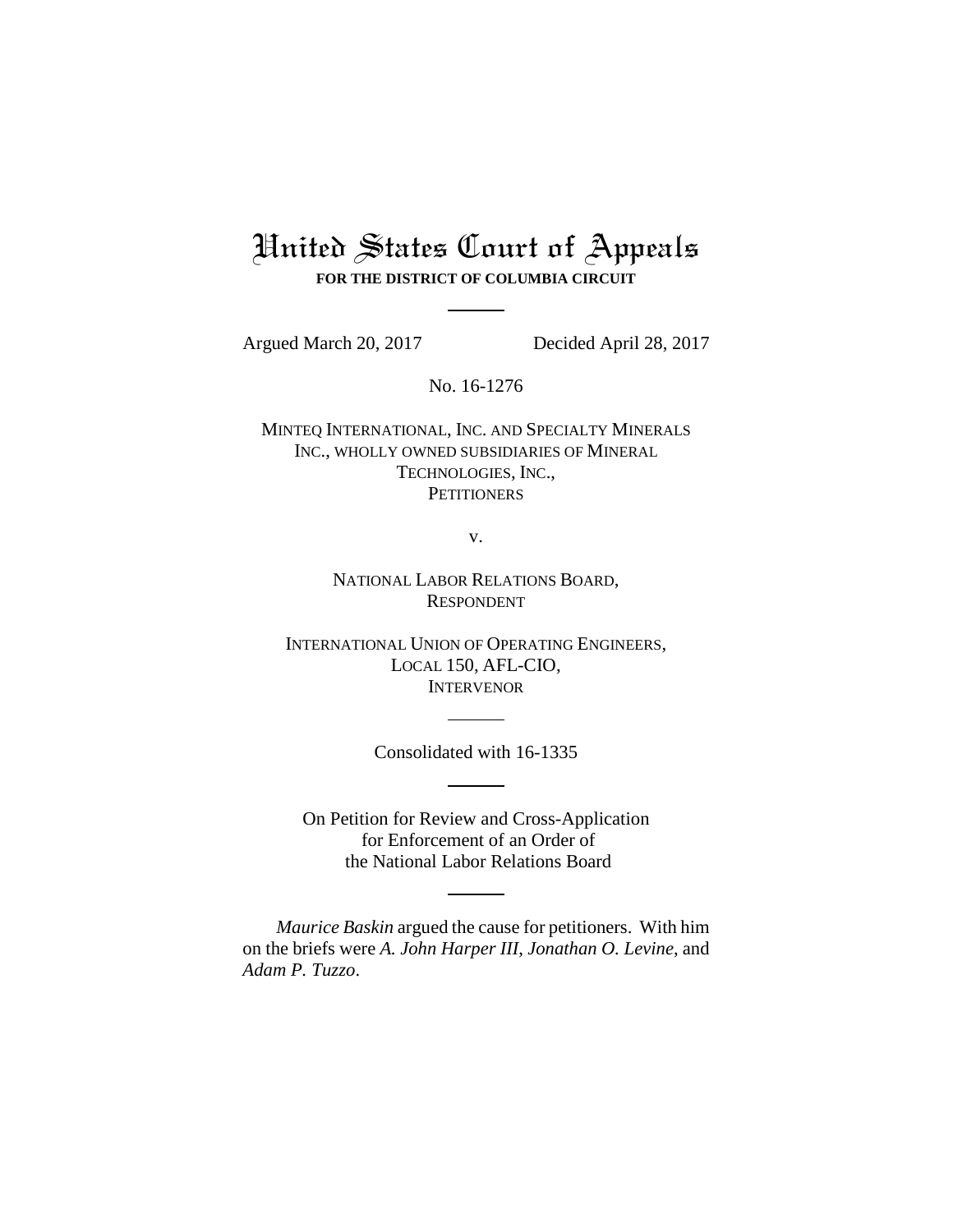*Eric Weitz*, Attorney, National Labor Relations Board, argued the cause for respondent. With him on the brief were *John H. Ferguson*, Associate General Counsel, *Linda Dreeben*, Deputy Associate General Counsel, and *Robert J. Englehart*, Supervisory Attorney.

*Charles R. Kiser* argued the cause and filed the brief for intervenor. *Brian Powers* entered an appearance.

Before: GARLAND, *Chief Judge*, GRIFFITH, *Circuit Judge*, and SENTELLE, *Senior Circuit Judge*.

Opinion for the Court filed by *Senior Circuit Judge*  SENTELLE.

SENTELLE, *Senior Circuit Judge*: In 2012, employerpetitioner Minteq International, Inc. began requiring new employees to sign a Non-Compete and Confidentiality Agreement. The National Labor Relations Board found that Minteq violated section  $8(a)(1)$  and  $(5)$  of the Fair Labor Standards Act by failing to afford the employees' union notice or an opportunity to bargain over Minteq's unilateral implementation of the requirement that employees sign the agreement. We deny Minteq's petition for review and enforce the Board's Order.

**I.**

Minteq International, Inc. ("Minteq") sells the application of its proprietary refractory materials for the walls of furnaces used in the steel-making process, among other things. In 2012, Minteq's employees were represented by the International Union of Operating Engineers, Local 150, AFL-CIO and covered by a collective bargaining agreement ("CBA"). The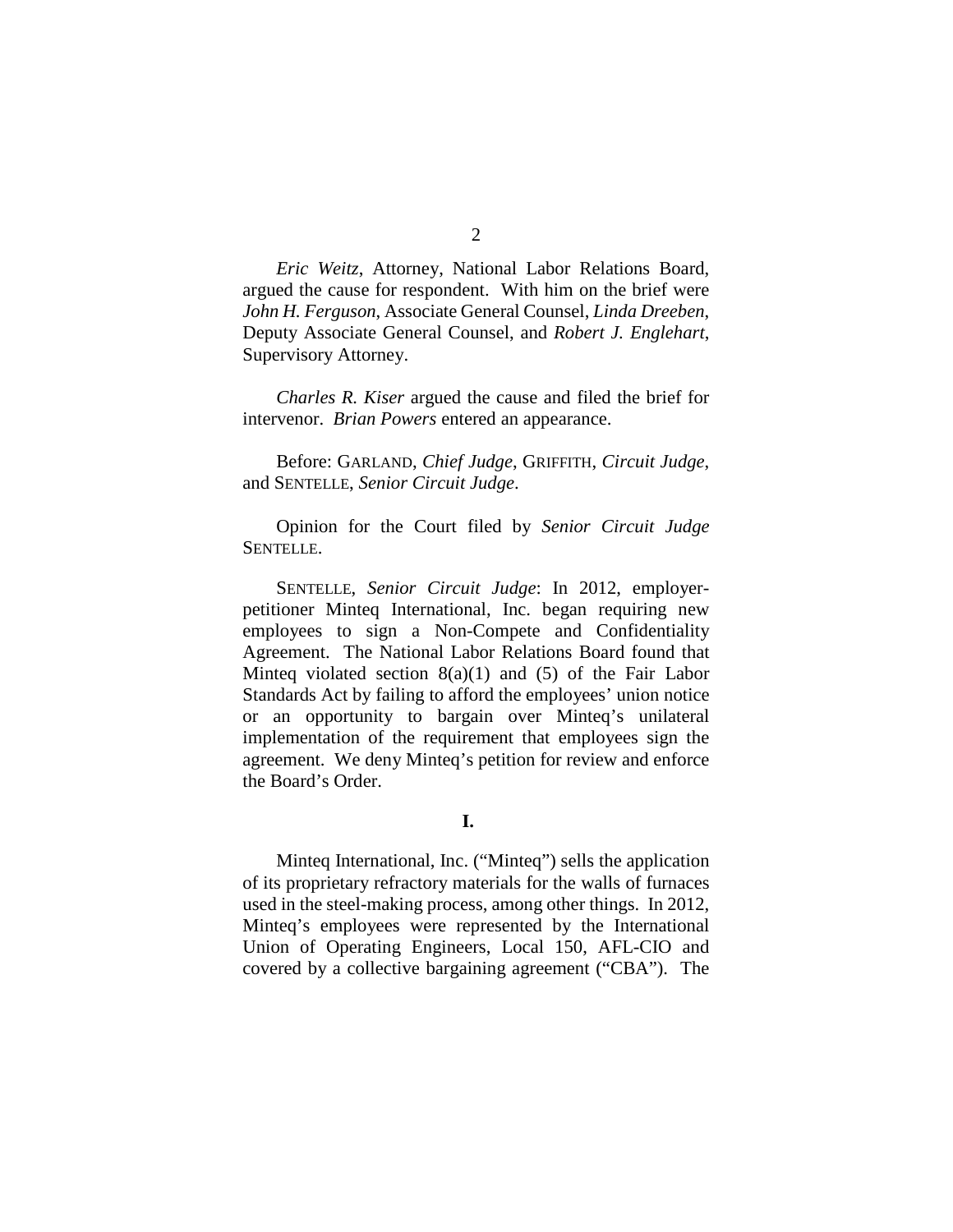relevant CBA contained a management rights provision stating in part:

> Except as expressly modified or restricted by a specific provision of this Agreement, all statutory and inherent managerial rights, prerogatives, and functions are retained and vested exclusively in the Company, including, but not limited to, the rights: . . . to control and regulate the use of machinery, facilities, equipment, and other property of the Company; to introduce new or improved research, production, service, distribution, and maintenance methods, materials, machinery, and equipment; to issue, amend and revise work rules and Standards of Conduct, discipline steps, policies and practices; and to take whatever action is either necessary or advisable to manage and fulfill the mission of the Company and to direct the Company's employees.

The CBA also states:

An employee who has never accrued seniority under this Agreement or an employee rehired shall be in "probationary" status until completion of six (6) months of employment. . . . The discipline, layoff or discharge of an employee who is in probationary status shall not be a violation of this Agreement.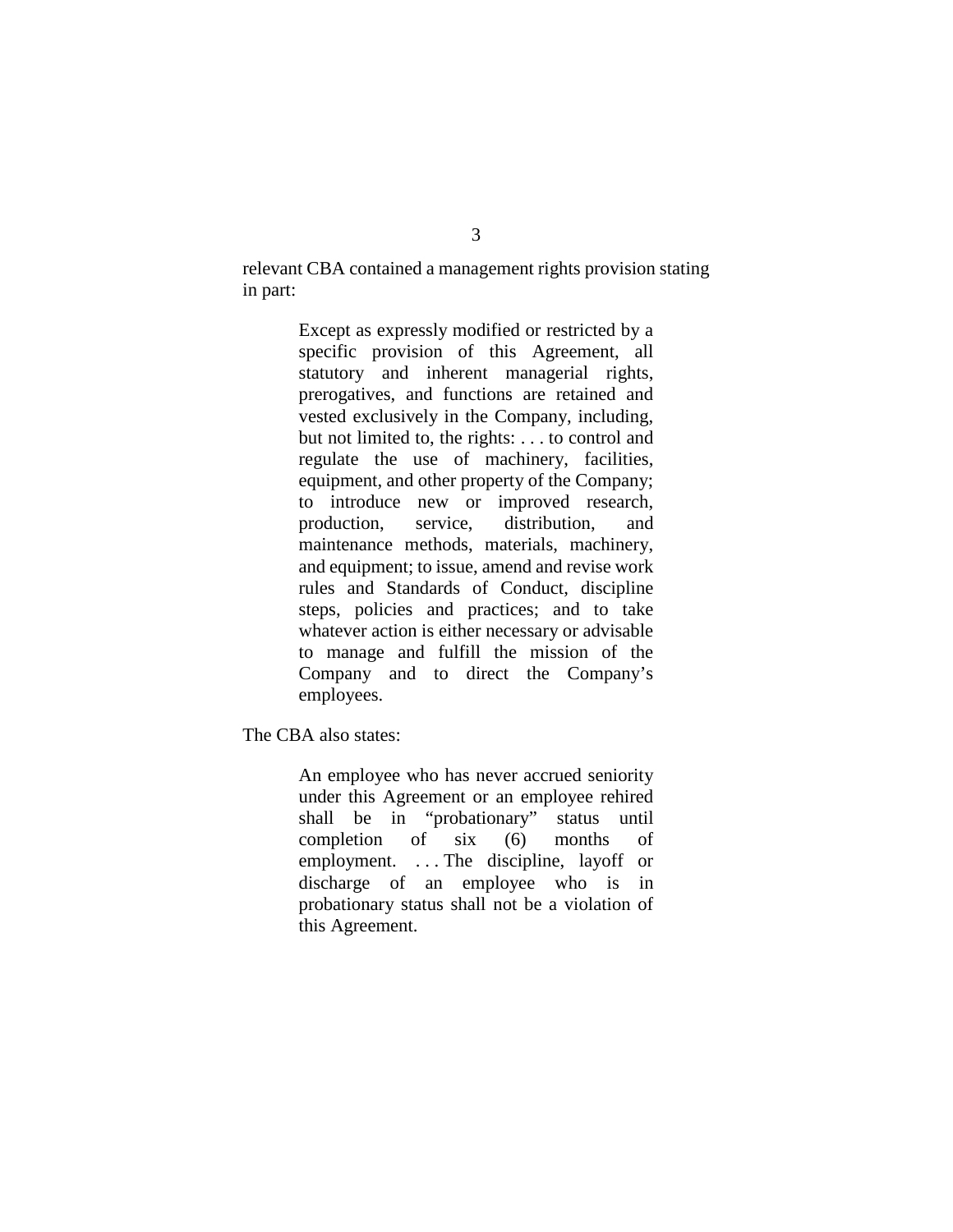Pursuant to the CBA, Minteq can discharge or discipline probationary employees without just cause or recourse to the grievance and arbitration process.

In 2012, without bargaining or giving notice to the Union, Minteq began requiring new employees to sign a Non-Compete and Confidentiality Agreement ("NCCA"). The agreement, approximately 4-1/2 pages long, includes fifteen substantive sections. Sections 1 and 2 are titled "Covenant Not To Compete" and "Confidential Information." These sections, among other things, prohibit employees from working for Minteq's competitors for eighteen months following their employment and prohibit the disclosure of confidential or proprietary information. Section 3, "Inventions," among other things, requires employees to assign to Minteq the rights to any inventions or "related know-how" developed during their employment with Minteq. The NCCA also included section 4 entitled "Interference with Relationships" and section 12 "At-Will Employee<sup>[s]</sup>." Minteq did not bargain with the Union before implementing the NCCA. Section 4 provides:

> **Interference with Relationships.** During the Restricted Period Employee shall not, directly or indirectly, as employee, agent, consultant, stockholder, director, partner or in any other individual or representative capacity intentionally solicit or encourage any present or future customer or supplier of the Company to terminate or otherwise alter his, her or its relationship with the Company in an adverse manner.

Section 12 states:

**At-Will-Employee.** Employee acknowledges that this Agreement does not affect Employee's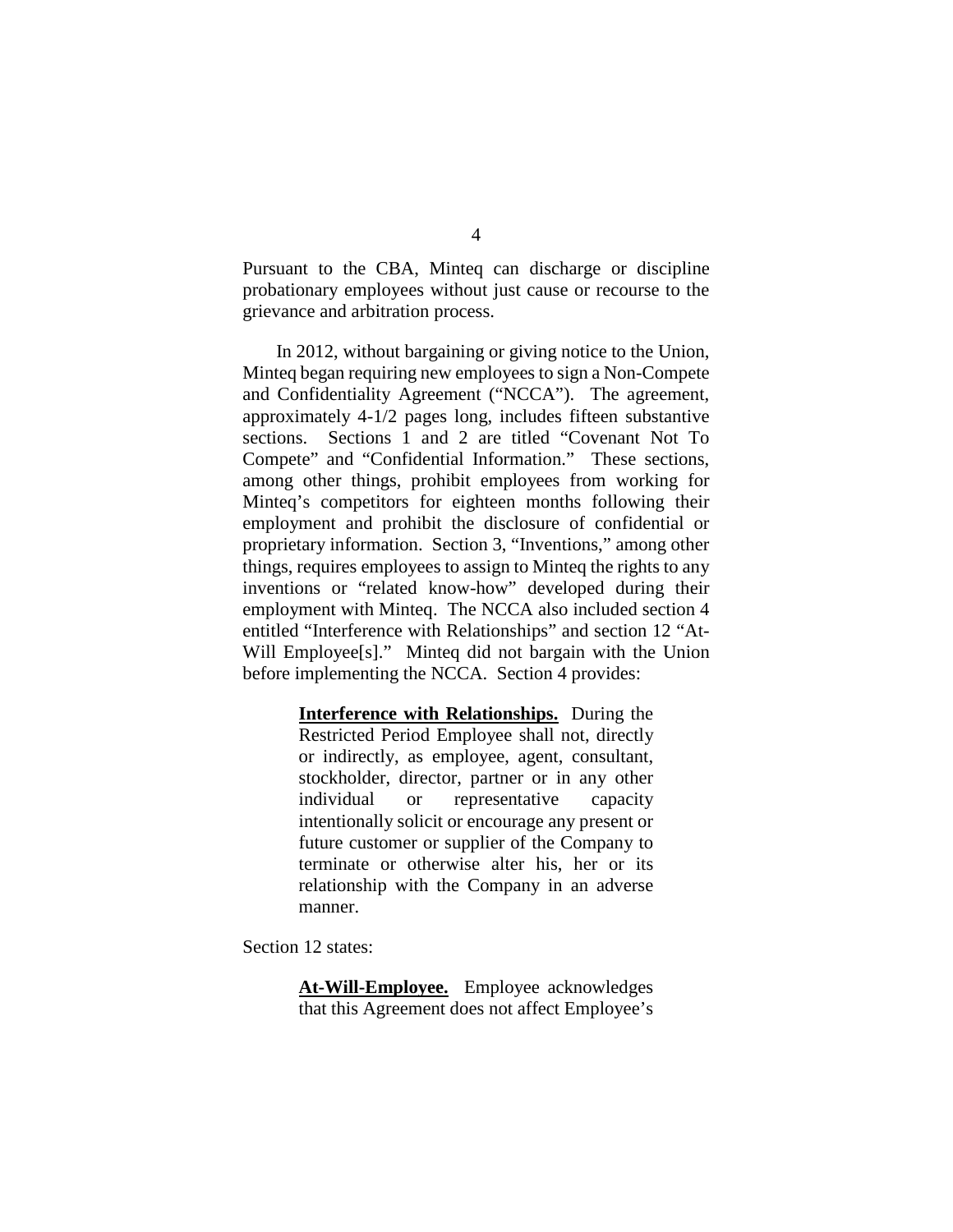status as an employee-at-will and that no additional right is provided herein which changes such status.

As with the agreement as a whole, Minteq did not notify the Union of the restrictions contained in these paragraphs or bargain with the Union over their use. On October 30, 2014, the Union filed an unfair labor practice charge against Minteq for its failure to bargain with the Union over the NCCA. After proceedings before an ALJ and an appeal by Minteq, on July 29, 2016, the Board issued its ruling. The Board held that the Non-Compete Agreement was a mandatory subject of bargaining not covered by the parties' CBA. Therefore, it held that Minteq violated the Fair Labor Standards Act (the "Act") by implementing it without first bargaining with the Union. The Board also held that Minteq separately violated the Act by implementing the Interference with Relationships and At-Will Employee provisions. The Board ordered Minteq to cease and desist from utilizing the NCCA and to comply with other remedial conditions. Minteq petitions for review.

#### **II.**

### **A.**

The "classification of bargaining subjects as 'terms or conditions of employment' is a matter concerning which the Board has special expertise." *Local Union No. 189, Amalgamated Meat Cutters v. Jewel Tea Co.*, 381 U.S. 676, 685-86, (1965). Therefore, "our general approach to a Board construction of the NLRA is quite deferential." *United Food & Commercial Workers Int'l Union, Local 150-A v. NLRB*, 880 F.2d 1422, 1433 (D.C. Cir. 1989) ("*UFCW*"). We must uphold the Board's determinations regarding which collectivebargaining subjects constitute mandatory subjects of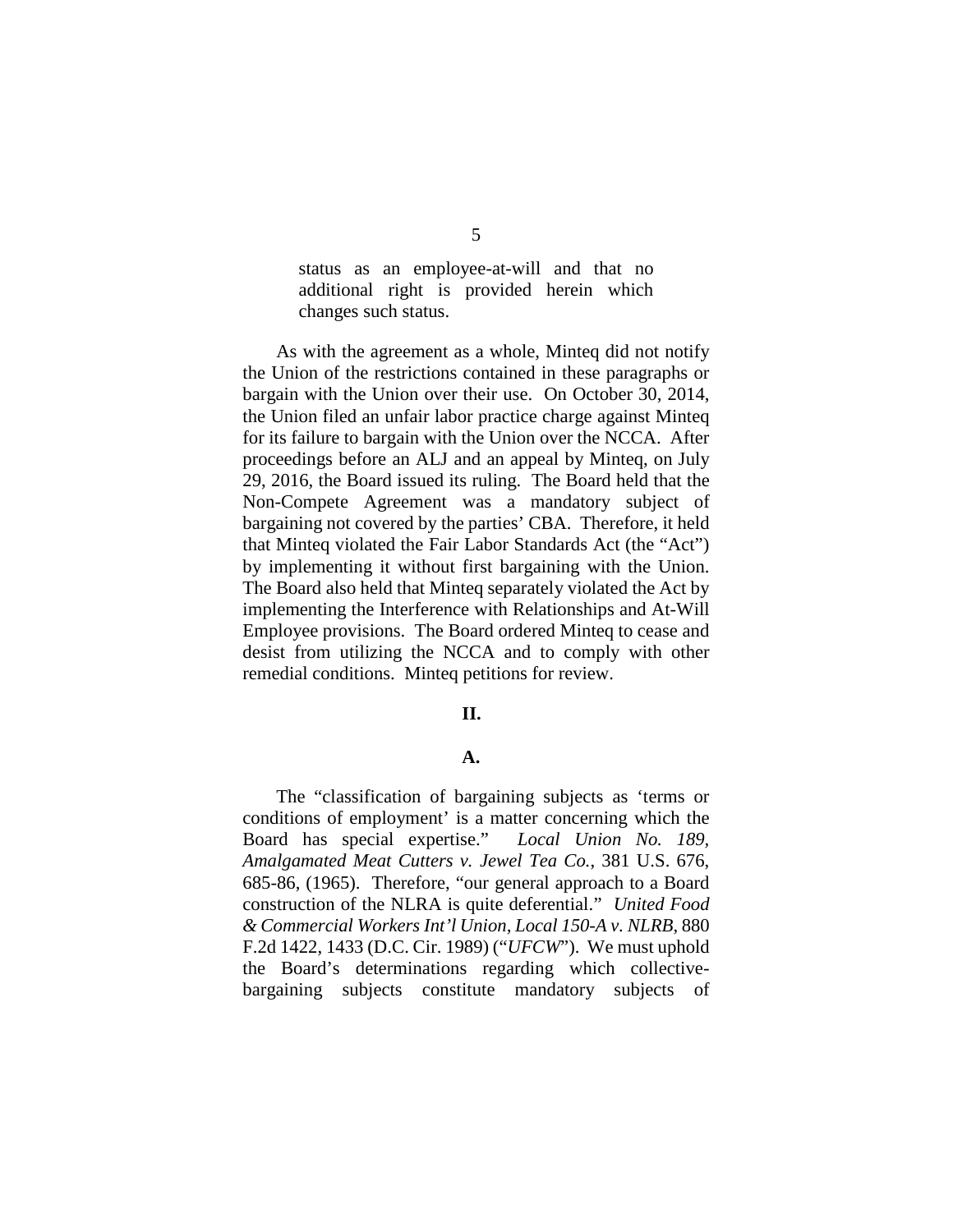bargaining as long as the Board's determinations are "reasonably defensible." *Ford Motor Co. v. NLRB*, 441 U.S. 488, 497 (1979). However, the Court gives no special deference to the Board's interpretation of contracts, instead interpreting contracts *de novo*. *Int'l Bhd. of Elec. Workers, Local 47 v. NLRB*, 927 F.2d 635, 640-41 (D.C. Cir. 1991).

#### **B.**

#### **1.**

The Board's conclusion that the NCCA was a mandatory subject of bargaining is largely dispositive of the first issue before us, that is, whether the Board erred in holding that the imposition of the NCCA requirement for hiring constituted an unfair labor practice ("ULP"). The Act requires parties to bargain in good faith regarding "wages, hours, and other terms and conditions of employment." 29 U.S.C.  $\S$  158(a)(5), (d); *see Ford Motor Co.*, 441 U.S. at 495-96. The Board asserts that the NCCA is a mandatory subject of bargaining because it directly "settle[s] an aspect of the relationship between the employer and the employees." *First Nat'l Maint. Corp. v. NLRB*, 452 U.S. 666, 676 (1981) (quoting *Allied Chem. & Alkali Workers, Local Union No. 1 v. Pittsburgh Plate Glass Co.*, 404 U.S. 157, 177 (1971)). The Board noted that the NCCA "prohibits an employee from working for another company that might have any connection to [Minteq's] business both during his employment and for 18 months afterward, effectively imposing a cost in lost economic opportunities on employees as a consequence of working for [Minteq]." *Minteq Int'l, Inc.*, 364 N.L.R.B. No. 63, at 3 (July 29, 2016). It also "imposes economic opportunity costs on employees by broadly restricting their ability to benefit from their discoveries, inventions, and acquired knowledge related to working for" Minteq. *Id.*Thus, the NCCA has "a clear and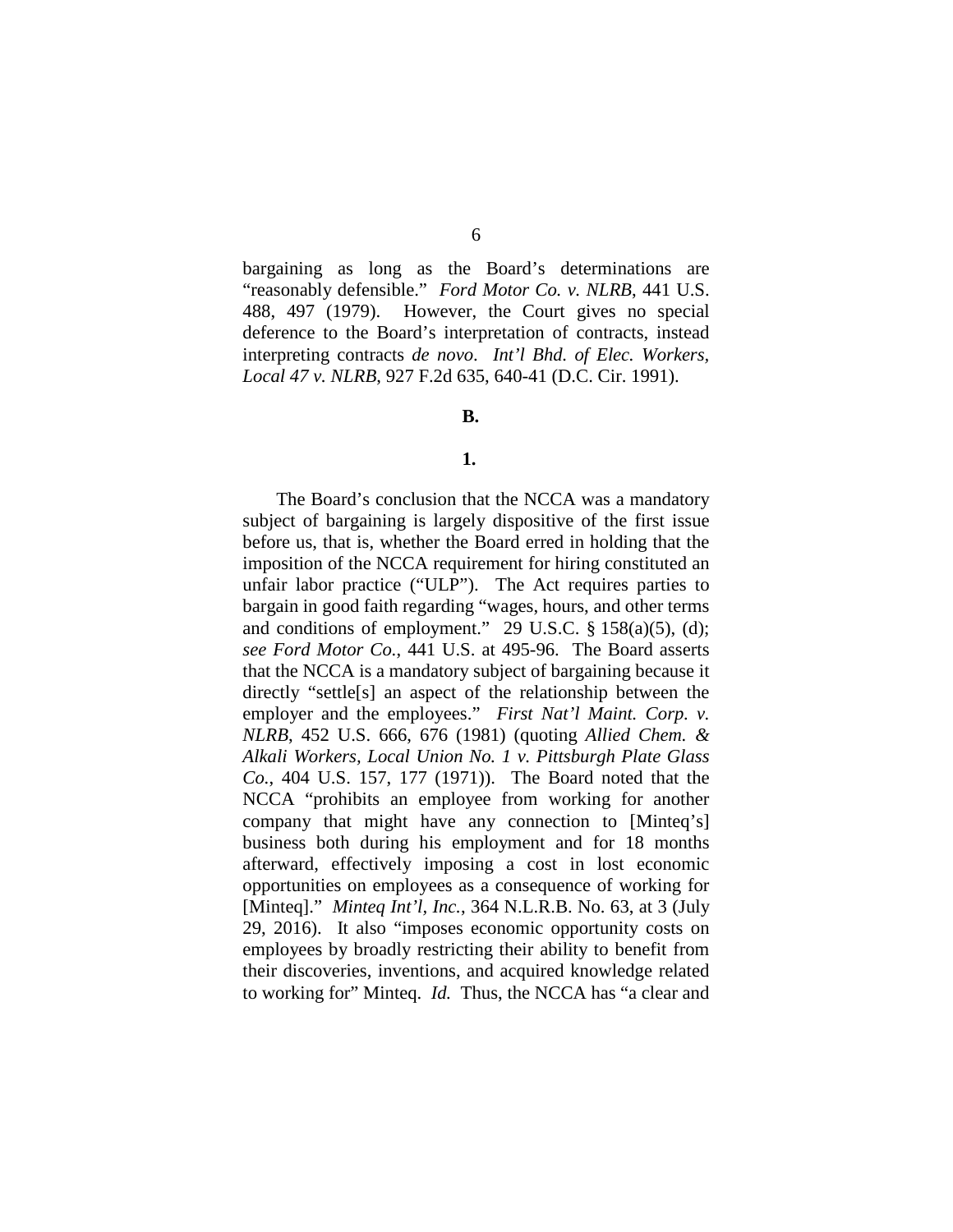direct economic impact on employees—and thus represent[s] precisely the sort of matters suitable for collective bargaining." *Id.*; *cf. Pittsburgh Plate Glass*, 404 U.S. at 180 (suggesting that provisions affecting the future economic situation "of active workers are part and parcel of their overall compensation and hence a well-established statutory subject of bargaining").

The Board therefore rejected Minteq's argument that the provisions of the NCCA were at the core of entrepreneurial control with "only an indirect and attenuated impact on the employment relationship." *First Nat'l Maint.*, 452 U.S. at 677. This conclusion is consistent with longstanding, uniform Board precedent finding non-competition and non-disclosure requirements to be mandatory subjects of bargaining. *See Nat'l Ass'n of Gov't Emps.*, 327 N.L.R.B. 676, 676, 684 & n.8 (1999), *enforced*, 205 F.3d 1324 (2d Cir. 1999); *Lower Bucks Cooling & Heating*, 316 N.L.R.B. 16, 16, 22 (1995); *Bolton-Emerson, Inc.*, 293 N.L.R.B. 1124, 1124, 1129-30 (1989), *enforced*, 899 F.2d 104 (1st Cir. 1990). Because the Board's reasoning is "reasonably defensible," *UFCW*, 880 F.2d at 1433, we uphold its determination that the implementation of the NCCA is a mandatory subject of bargaining.

**2.**

Although implementation of the NCCA would typically be a mandatory subject of bargaining, Minteq relies on the theory that it had no duty to bargain over the implementation if the provisions of the NCCA were covered by the CBA. It is true that a "union may exercise its right to bargain about a particular subject by negotiating for a provision in the collective bargaining contract that fixes the parties' rights and forecloses further mandatory bargaining as to that subject." *Int'l Bhd. of Elec. Workers*, 927 F.2d at 640 (citations omitted). Otherwise put, "to the extent that a bargain resolves any issue, it removes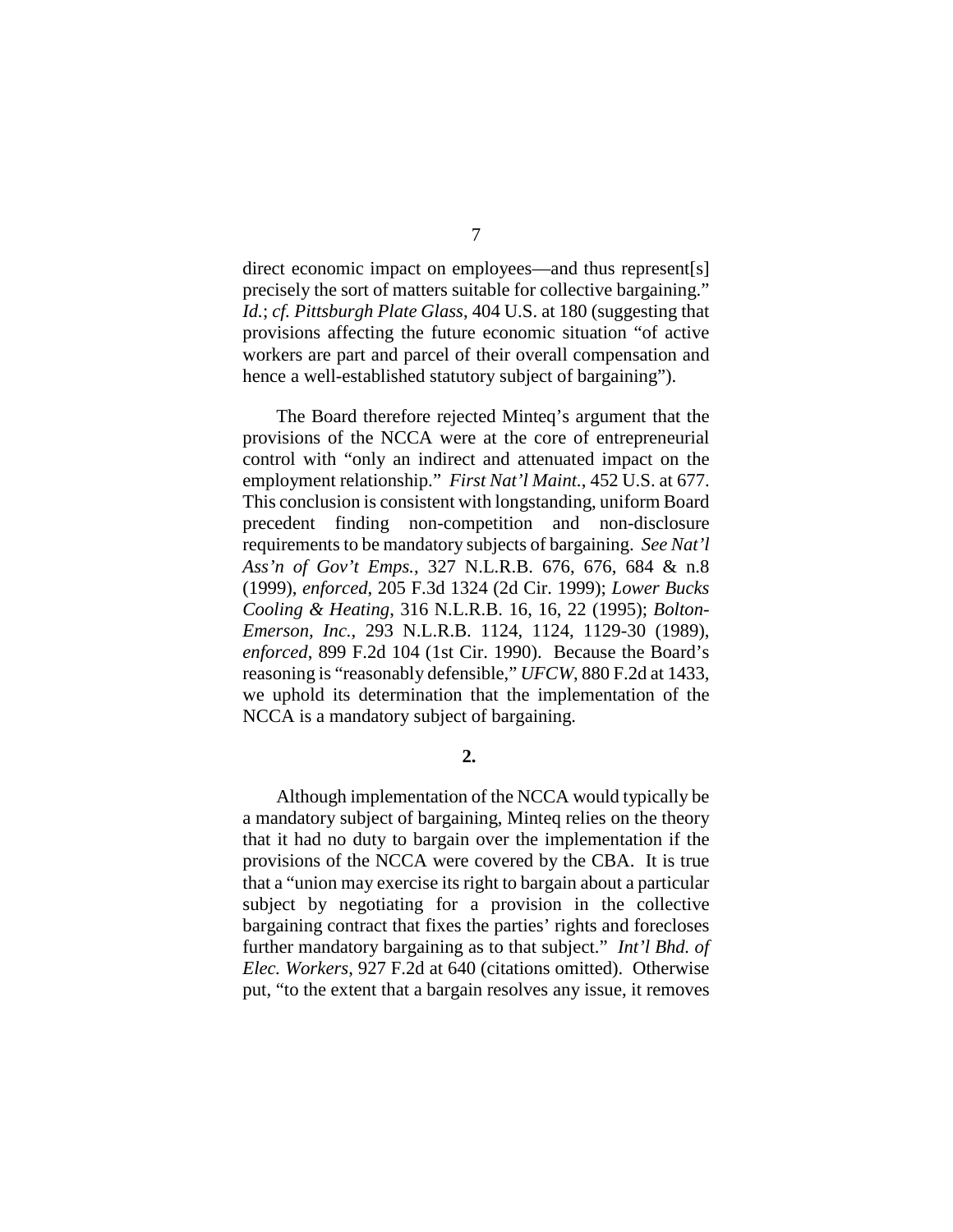## that issue *pro tanto* from the range of bargaining." *Connors v. Link Coal Co.*, 970 F.2d 902, 905 (D.C. Cir. 1992).

However, we agree with the Board that the CBA did not cover all of the NCCA's provisions. Interpreting the CBA *de novo*, we conclude that, at a minimum, nothing in the management-rights clause of the CBA permits Minteq to impose obligations on employees after they leave employment, as most of the NCCA's provisions purport to do. Nor does the management-rights clause permit Minteq to bind employees' "heirs, successors, and assignees." While the managementrights clause is a broad one, it is not limitless. In the clause, the parties agreed that the Company retains rights "including, but not limited to" certain enumerated rights. These enumerated rights are limited to traditional managerial prerogatives to make basic business decisions and govern conduct in the workplace, such as hiring, assigning and directing work, setting productivity standards, and issuing Standards of Conduct. The clause provides nothing with respect to the heirs and assignees of employees or to their further capacities after the end of employment. While the list of rights concludes with a general provision granting the Company the right to "take whatever action is either necessary or advisable to manage and fulfill the mission of the Company and to direct the Company's employees," J.A. 502, we do not read this phrase to "include conduct wholly unlike that specified in the immediately preceding list," *Mohave Elec. Coop., Inc. v. NLRB*, 206 F.3d 1183, 1191-92 (D.C. Cir. 2000). In sum, it is not evident that the parties bargained, certainly not to agreement, on the subjects covered by the NCCA.

It was therefore unlawful for Minteq to unilaterally implement the entire NCCA. The Board concedes that, after the existing NCCA is rescinded, Minteq could lawfully implement unilaterally some aspects of the NCCA that do fall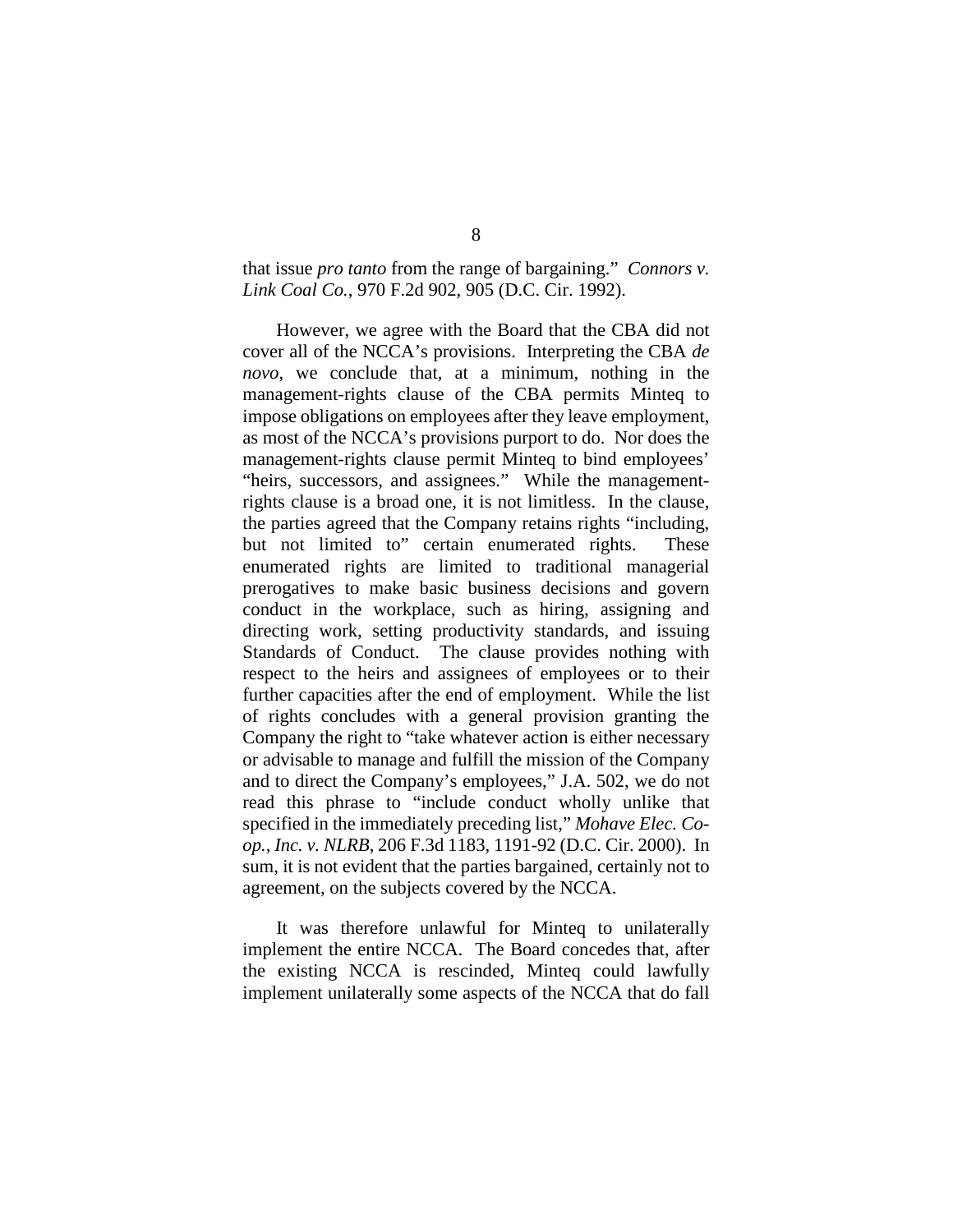9

within the CBA's coverage. But because Minteq does not argue that any portions of the NCCA are severable in a way that would permit the Board to rescind only those portions not covered by the clause, and because it is not necessary to our disposition, we do not determine which, if any, of the remaining aspects of the NCCA fall within the CBA.

**3.**

In addition to finding the general ULP for the imposition of the NCCA, the Board further concluded that two specific provisions of the agreement—section 4 covering interference with the relationships and section 12 titled At-Will Employee—constituted separate ULPs. The Board ruled that these provisions were overbroad and independently violated section  $8(a)(1)$  of the Act. Section  $8(a)(1)$  makes it an unfair labor practice for an employer "to interfere with, restrain, or coerce employees in the exercise of" their section 7 rights to unionize and engage in related labor activities. 29 U.S.C.  $§ 158(a)(1).$ 

An employer violates section  $8(a)(1)$  by maintaining an employment practice that "'would reasonably tend to chill employees in the exercise' of their statutory rights." *Adtranz ABB Daimler-Benz Transp., N.A., Inc. v. NLRB*, 253 F.3d 19, 25 (D.C. Cir. 2001) (quoting *Lafayette Park Hotel*, 326 N.L.R.B. 824, 825 (1998)). Even if an employer's rule does not "'*explicitly* restrict[]' section 7 activity," the rule is nonetheless a violation if "employees would reasonably construe the language to prohibit" them from exercising their rights. *Guardsmark, LLC v. NLRB*, 475 F.3d 369, 374 (D.C. Cir. 2007) (quoting *Martin Luther Mem'l Home*, 34 N.L.R.B. No. 75, at \*1-2 (May 19, 2004)). Board determinations as to whether an employer's conduct unlawfully interferes with protected activity "are entitled to considerable deference so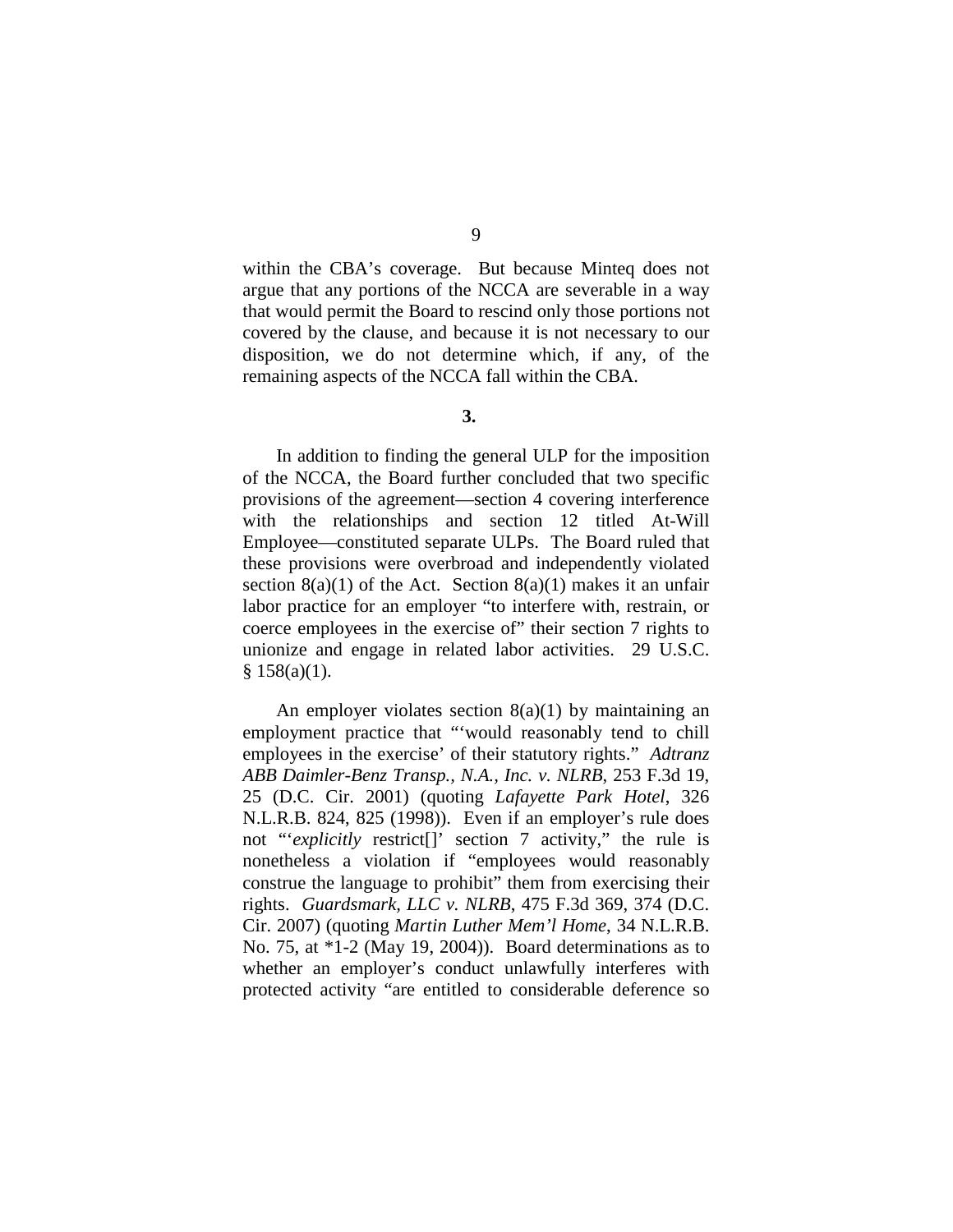long as they are 'reasonably defensible.'" *Adtranz*, 253 F.3d at 25 (quoting *Ford Motor Co.*, 441 U.S. at 497).

It was at the least reasonably defensible for the Board to conclude that employees would reasonably construe the language of these provisions of the NCCA to prohibit section 7 activity. The Interference with Relationships clause, as set forth above, restrains an employee from "directly or indirectly ..., solicit [ing] or encouraging] any ... customer or supplier of the Company to terminate or otherwise alter his, her or its relationship with the Company . . . ."

The Board found that employees would reasonably read the language of the Interference with Relationships clause as a prohibition against "asking customers to boycott [Minteq's] products in support of a labor dispute with the Respondent," in violation of employees' section 7 rights. We have "recognized the right of employees to support a consumer boycott of their employer's products in connection with a labor dispute . . . ." *DIRECTV, Inc. v. NLRB*, 837 F.3d 25, 33 (D.C. Cir. 2016). We uphold the Board's determination that the Interference with Relationships provision could reasonably be construed to prohibit employees from soliciting customers for support in a labor dispute and thereby violates section 8.

Second, after six months of employment, the CBA imposes on Minteq a "just cause" standard for any discipline, suspension, or discharge. However, the At-Will Employee provision states that the

> Employee acknowledges that this Agreement does not affect Employee's status as an employee-at-will and that no additional right is provided herein which changes such status.